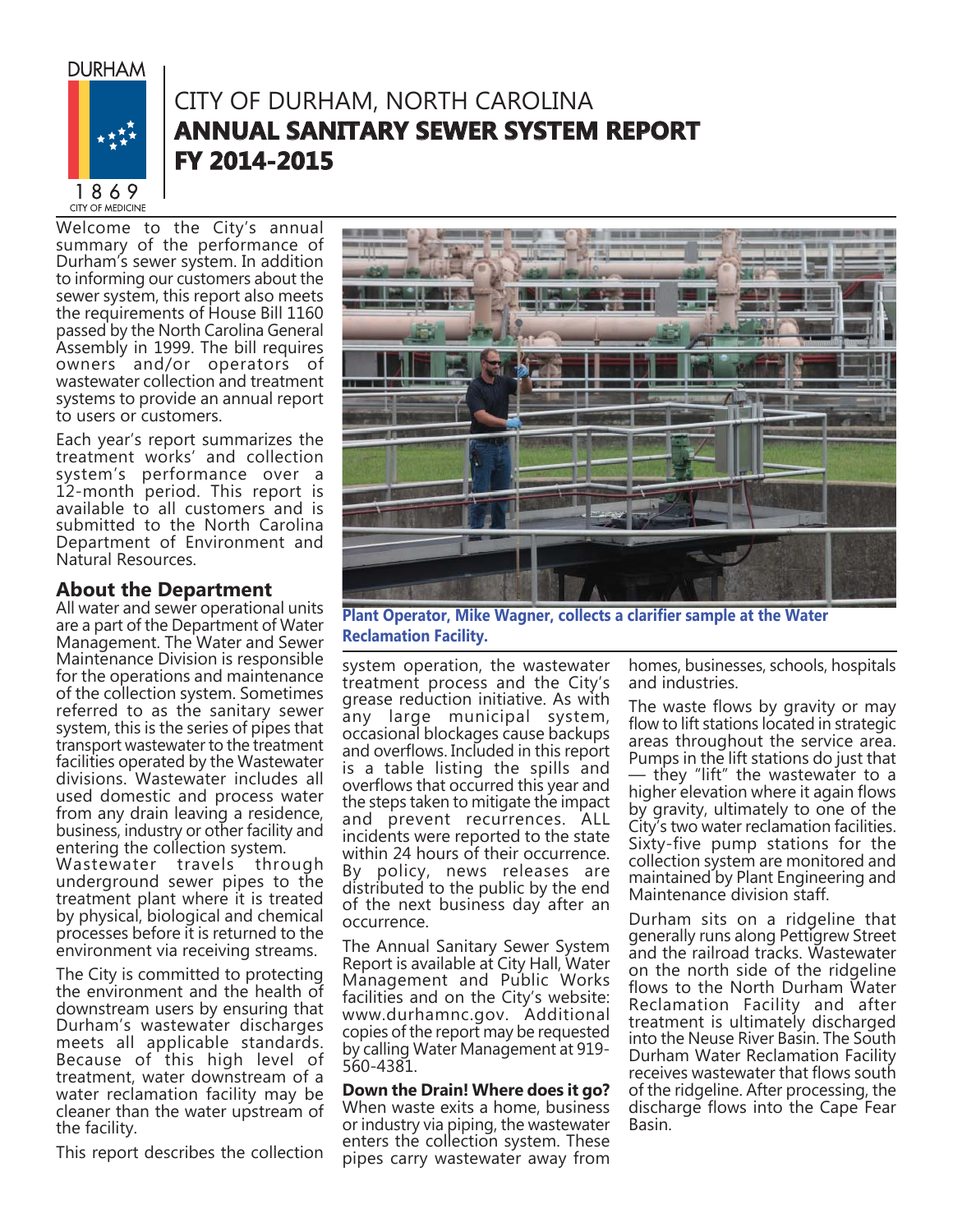| <b>Durham's Sewer System Facilities</b>               |                                                    |                                                   |                                                   |  |  |  |  |
|-------------------------------------------------------|----------------------------------------------------|---------------------------------------------------|---------------------------------------------------|--|--|--|--|
|                                                       | <b>Collection System</b>                           | <b>Water Reclamation Facility</b>                 |                                                   |  |  |  |  |
| <b>Name of Facility</b>                               | <b>Water and Sewer</b><br><b>Operations Center</b> | North Durham Water<br><b>Reclamation Facility</b> | South Durham Water<br><b>Reclamation Facility</b> |  |  |  |  |
| <b>Permit Number</b>                                  | <b>WQCS00005</b>                                   | <b>NCOO23841</b>                                  | <b>NCOO47597</b>                                  |  |  |  |  |
| <b>Address</b>                                        | 1110 Martin Luther<br>King Jr. Pkwy.               | 1900 East Club Blvd.                              | 6605 Farrington Rd.                               |  |  |  |  |
| <b>Operator in Responsible</b><br><b>Charge (ORC)</b> | Andy Brogden                                       | John Dodson                                       | <b>Charles Cocker</b>                             |  |  |  |  |
| <b>Phone Number</b>                                   | 919-560-4344                                       | 919-560-4384                                      | 919-560-4386                                      |  |  |  |  |

Durham County owns and operates a third wastewater treatment plant that serves most of Research Triangle Park, Parkwood and a few other southern Durham neighborhoods. The Durham County sewer system report is posted at www.dconc.gov.

**Collection System Performance** City departments use Geographical Information System (GIS) mapping of the collection system which provides an accurate method of tracking both operations and maintenance activities. Approximately

1,076 miles of the collection system are represented by GIS mapping.

During this reporting period, Water and Sewer Maintenance crews and City contractors conducted numerous maintenance activities to clean and rehabilitate the collection system. These maintenance activities include lateral service, flushing, inspection (CCTV), mains replaced, and easements mowed. Maintenance crews repaired/replaced 36 sewer services and responded to 436 blockages. Improper disposal of

grease continues to be the number one cause of blockages in the sewer system.

City staff will continue to focus resources on repeat blockages and promote a maintenance campaign to alleviate the environmental and financial impacts of this problem. One major element of the program has been an extensive cleaning of problem areas of the system. The second major element of the program is the education, prevention and enforcement effort coordinated by the Department's Industrial Pretreatment/FOG Program. Funding of infrastructure rehabilitation is a high priority of the department's Capital Improvement Projects (CIP).



**The illustration shows the typical wastewater treatment process. The City's treatment facilities at North and South Durham have similar layouts.** 

| <b>Maintenance Activities</b> |                    |  |  |  |  |
|-------------------------------|--------------------|--|--|--|--|
| <b>Activity</b>               | <b>Linear Feet</b> |  |  |  |  |
| <b>Lateral Service</b>        | 29,353             |  |  |  |  |
| Flushing                      | 925,048            |  |  |  |  |
| Inspections<br>(CCTV)         | 582,159            |  |  |  |  |
| <b>Mains Replaced</b>         | 821                |  |  |  |  |
| Easements<br>Mowed            | 649,810            |  |  |  |  |
| <b>Cured in Place</b><br>Pipe | 54,500             |  |  |  |  |

#### **Water Reclamation Facility Plant Performance**

The City's two wastewater treatment facilities — North Durham and South Durham Water Reclamation facilities (WRFs) — have the combined capacity to treat (or reclaim) 40 million gallons per day (MGD) of wastewater. During this reporting period, the average daily flow treated by the two plants was 17.65 MGD.

North Durham WRF had no permit violations during the reporting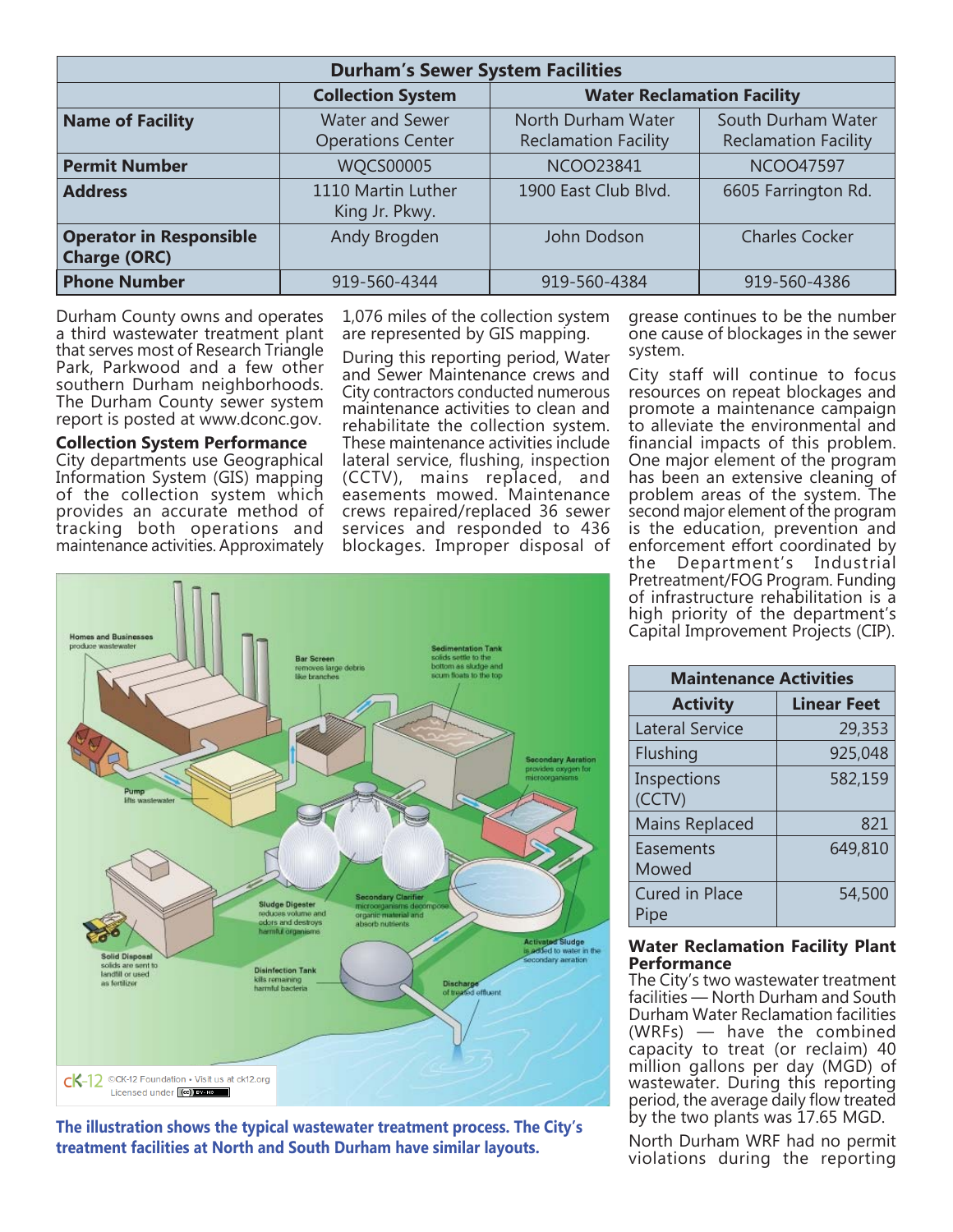

**Laboratory Analyst, Pat Quinichett performs a solids analysis at the South Durham WRF Laboratory.**

period. The supplemental carbon and alum feed building is online.The addition of this chemical feed facility will assure compliance with Stage 1 of the Falls Lake Rules for nutrient reduction starting January 1, 2016. Current construction projects at North Durham include the additiion of full standby power and upgrades of obselete equipment control panels. To ensure long-range compliance with the nutrient reduction requirements of the Falls Lake and Jordan Lake rules, the City will begin phased implementation of the recently completed Water Reclamation Facility Master Plans. The planning effort covers the next

20 years and addresses a number of improvements to meet anticipated regulations.

South Durham WRF exceeded the fecal coliform limit in April 2015. The plant average was 213.3, with a 200 MPN/100ml limit. No regulatory action has occurred to date.

A two-year construction project at South Durham started May 2014. Supplemental carbon feed, side stream treatment and improvements to the aeration basins that are major components of the project is ahead of schedule and will be completed by the end of 2015. Four modified and improved Aeration Basins were

put into service in April and May 2015. New to North Carolina and the second in the country for Kruger, is a side stream treatment facility that will treat the filtrate from the sludge dewateering process. A bulk water reuse station and a carbon feed facility are also being added. The additions and improvements will enhance the quality of the plant effluent for compliance with Jordan Lake nutrient reduction goals.

#### **Industrial Pretreatment/FOG Program**

Industrial Pretreatment Program staff survey facilities discharging into the sewer system and issue permits to facilities in certain categories, determined either by the type of business activity they conduct or the type(s) of wastewater discharged from their facility. Permit limits are established based on the ability of the receiving treatment plant  $$ either North Durham WRF or South Durham WRF — to assimilate, treat and remove substances from the waste. Currently, staff monitors 13 significant industrial users and<br>hundreds of commercial commercial establishments with high-strength discharges.

To help in the effort to reduce grease blockages in the sewer system, the Industrial Pretreatment/FOG (fats, oils and grease) Program staff coordinates the education and inspection portion of the grease reduction initiative.

Grease may enter the sewer system from either household drains or through poorly maintained grease traps in restaurants and other food



The Department of Water Management treats approximately 18 million gallons of wastewater every day at our plants in South Durham and North Durham.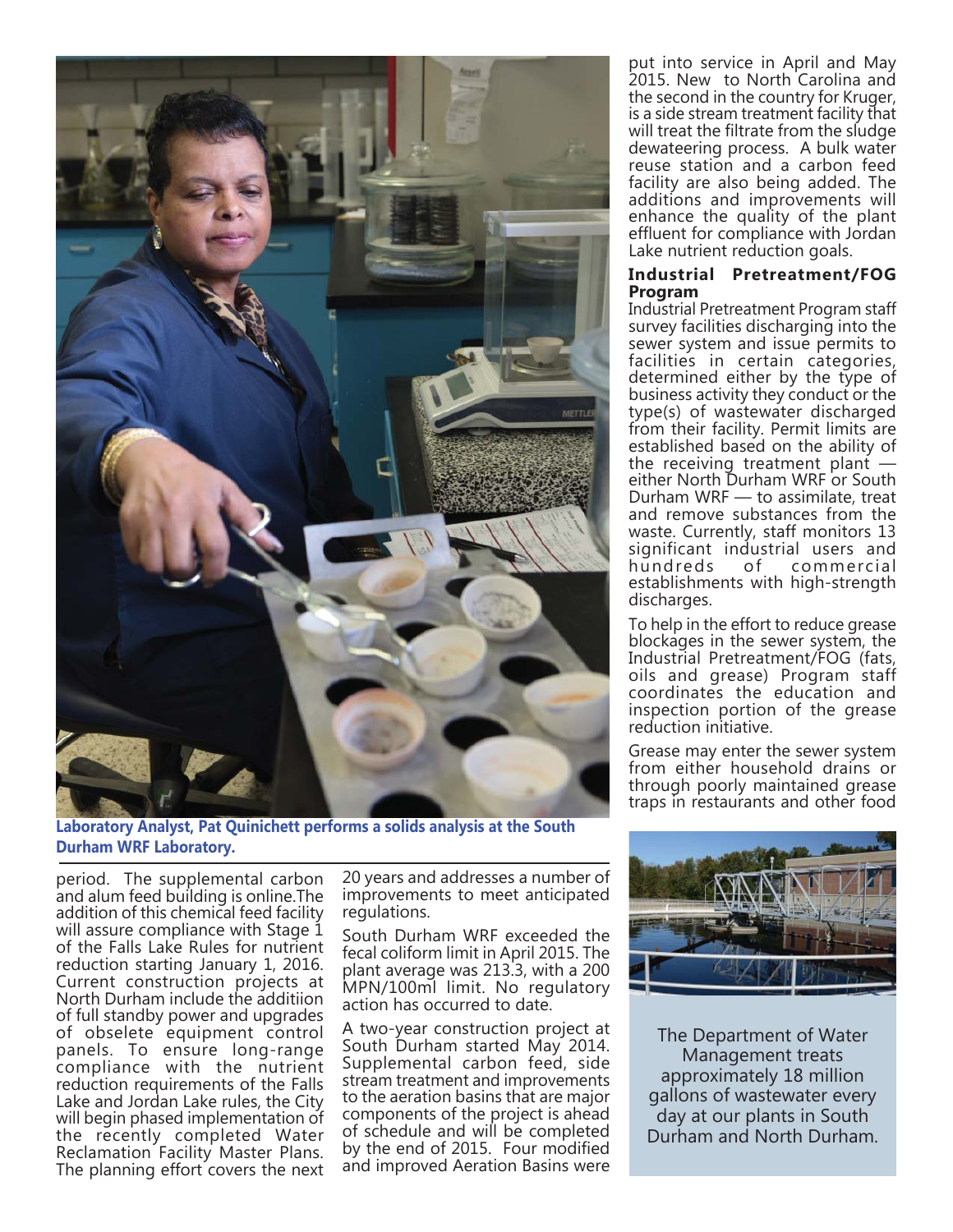

**Safely dispose of grease by pouring it directly into a Fat Trapper and taking it to the Waste Disposal and Recycling Center on 2115 E. Club Blvd. Fat Trappers are available to residents at no cost.** 

service establishments. To meet the 250 mg/L limit for FOG, food preparation and/or processing facilities must clean their removal systems (grease traps) on a monthly basis. More frequent cleaning will be required if a facility discharges more than 250 mg/L of FOG. Less frequent cleaning may be permitted if the facility can demonstrate that the 250 mg/L limit can be met with an alternate cleaning schedule. Cleaning and removal records must be maintained for three years and available for inspection on request.

While restaurants and other food service establishments typically use commercial processors to collect and remove grease from their grease traps, it is not practical for homeowners and residential customers to contract such services. For this reason, the City has provided — at no extra cost to residents — a collection container for used cooking oil at the Waste Disposal and Recycling Center at 2115 East Club Boulevard.

Residents are encouraged to implement measures designed to ensure that FOG is not introduced

#### **DO**

• Collect cooking oil and grease in containers and dispose of it properly.

Remove oil and grease from kitchen utensils, equipment, and food preparation areas with scraper/towels/broom

- Keep grease out of wash water
- Place food scraps in a waste container for solid wastes

into the sanitary sewer. To assist customers with this effort, the Industrial Pretreatment Program distributes small residential grease collection units called Fat Trappers. Customers can call 560-4386 and ask for Pretreatment staff for more information on obtaining a complementary Fat Trapper.

#### **The toilet is not a trash can!**

Sanitary sewers are designed to handle human waste, toilet tissue and approved industrial commercial wastes. In addtion to oil and grease, nonwoven materials such as disinfectant wipes and diapers can

#### **DON'T**

• Pour oil or grease down the drain.

• Wash fryers/griddles, pots/ pans, and plates with water until oil and grease are removed.

• Use hot water to rinse grease off surfaces.

• Use the drain as a means to dispose of food scraps.

#### **Remember: The drain is not a trash can!**

cause problems. Although products may be labeled flushable, that does not mean they will easily biodegrade within the sewer system. These items can not only cause sewer overflows but can also damage the pumps and other infrastructure.

Flushing inappropriate items down the toilet invites clogs and blockages. Do your part: throw trash items in the garbage, not down the toilet.

Visit www.DurhamSavesWater.org for more information.

#### **Notice Under the Americans with Disabilities Act**

The City of Durham will not discriminate against qualified individuals with disabilities on the basis of disability. Anyone who requires an auxiliary aid or service for effective communications, or assistance to participate in a City program, service, or activity, should contact the office of Stacey Poston, Acting ADA Coordinator, Voice: 919-560-4197 x21254, TTY: 919-560-4809; Stacey.Poston@durhamnc.gov, as soon as possible but no later than 48 hours before the scheduled event.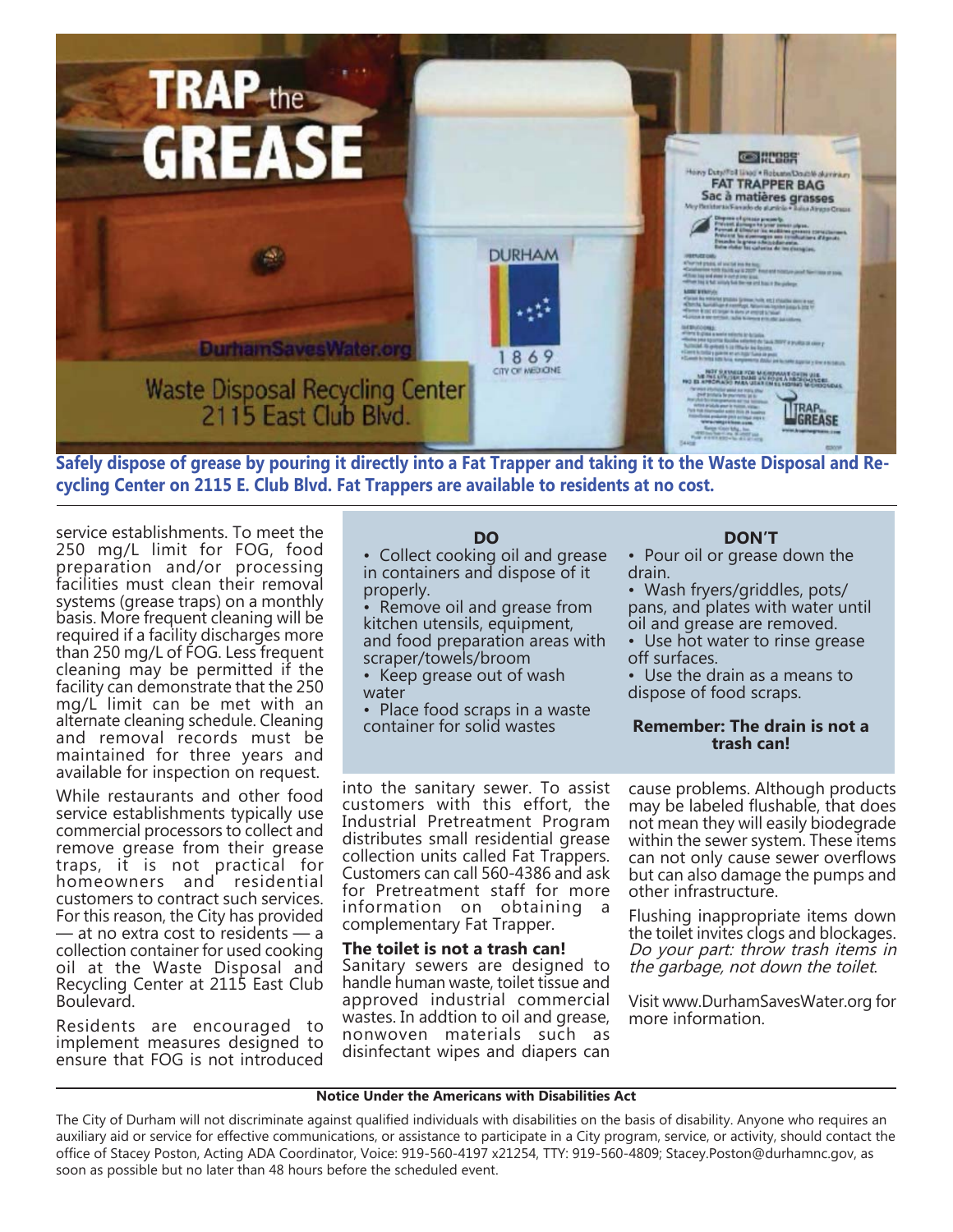# **Spills and Overflows from July 2014 to June 2015**

| Location                                                   | Date       | Volume<br><b>Discharged</b><br>(gallons) | Cause                             | Remedy                                         |
|------------------------------------------------------------|------------|------------------------------------------|-----------------------------------|------------------------------------------------|
| Bacon St and NC 147 Overpass                               | 7/1/2014   | 2,880                                    | Grease /<br>Debris in Line        | Cleaned, jetted, TVed line                     |
| 1215 Fern Street                                           | 7/15/2014  | 50                                       | Debris in Line                    | Cleaned, jetted, TVed lateral line             |
| Ridgeway Ave and Truman Street                             | 7/16/2014  | 630                                      | Grease                            | Cleaned, TVed line                             |
| 3014 Sparger Road                                          | 8/12/2014  | 6,750                                    | Inflow and<br>Infiltration        | Inspected for Inflow and infiltration issues   |
| 1816 Hillendale Road                                       | 9/10/2014  | 64,800                                   | Roots / Debris<br>in Line/ Grease | Cleaned, Tved line                             |
| 705 Asburn Ln / Triangle Greenways<br>Council / Open Space | 9/15/2014  | 67,800                                   | Grease                            | Cleaned, TVed line / Installed additional pump |
| Hwy 98 and Hocutt                                          | 9/26/2014  | 540                                      | Manhole<br>Damage                 | Cleaned, jetted line / Repaired manhole casing |
| 1500 Anderson St                                           | 10/6/2014  | 1,500                                    | Roots                             | Cleaned, jetted, TVed line                     |
| 510 Dupont                                                 | 10/9/2014  | 200                                      | Vandalism                         | Cleared debris, Tved line                      |
| 544 Liberty St                                             | 10/19/2014 | 2,880                                    | Grease                            | Cleaned, TVed line                             |
| 3817 Guess Rd                                              | 12/11/2014 | 90                                       | Grease / Roots                    | Cleaned, TVed line / Roots cut                 |
| 3712 Darwin Rd                                             | 12/14/2014 | 270                                      | Roots                             | Cleaned, TVed line / Roots cut                 |
| 1101 Landon St                                             | 12/16/2014 | 4,320                                    | Grease                            | Cleaned, TVed line                             |
| 4801 Danube Lane                                           | 1/6/2015   | 4,500                                    | Grease                            | Cleaned, TVed line                             |
| Bently Drive and Regent Road<br>Intersection               | 1/8/2015   | 550                                      | Debris in Line                    | Cleaned, TVed line                             |
| 608 Yancy Street                                           | 1/20/2015  | 14,400                                   | Grease /<br>Debris in Line        | Cleaned, jetted, TVed line / Casing replaced   |
| <b>River Forest Park</b>                                   | 2/3/2015   | 361,544                                  | Grease/Roots                      | Cleaned, jetted, TVed line / Roots cut         |
| Stadium Dr @ Birmingham Dr                                 | 2/9/2015   | 28,800                                   | Roots                             | Cleaned, TVed line / Roots cut                 |
| Case Street @ Hull Street                                  | 2/13/2015  | 1,800                                    | Debris in Line                    | Cleaned, TVed line                             |
| Location                                                   | Date       | Volume<br><b>Discharged</b>              | Cause                             | Remedy                                         |